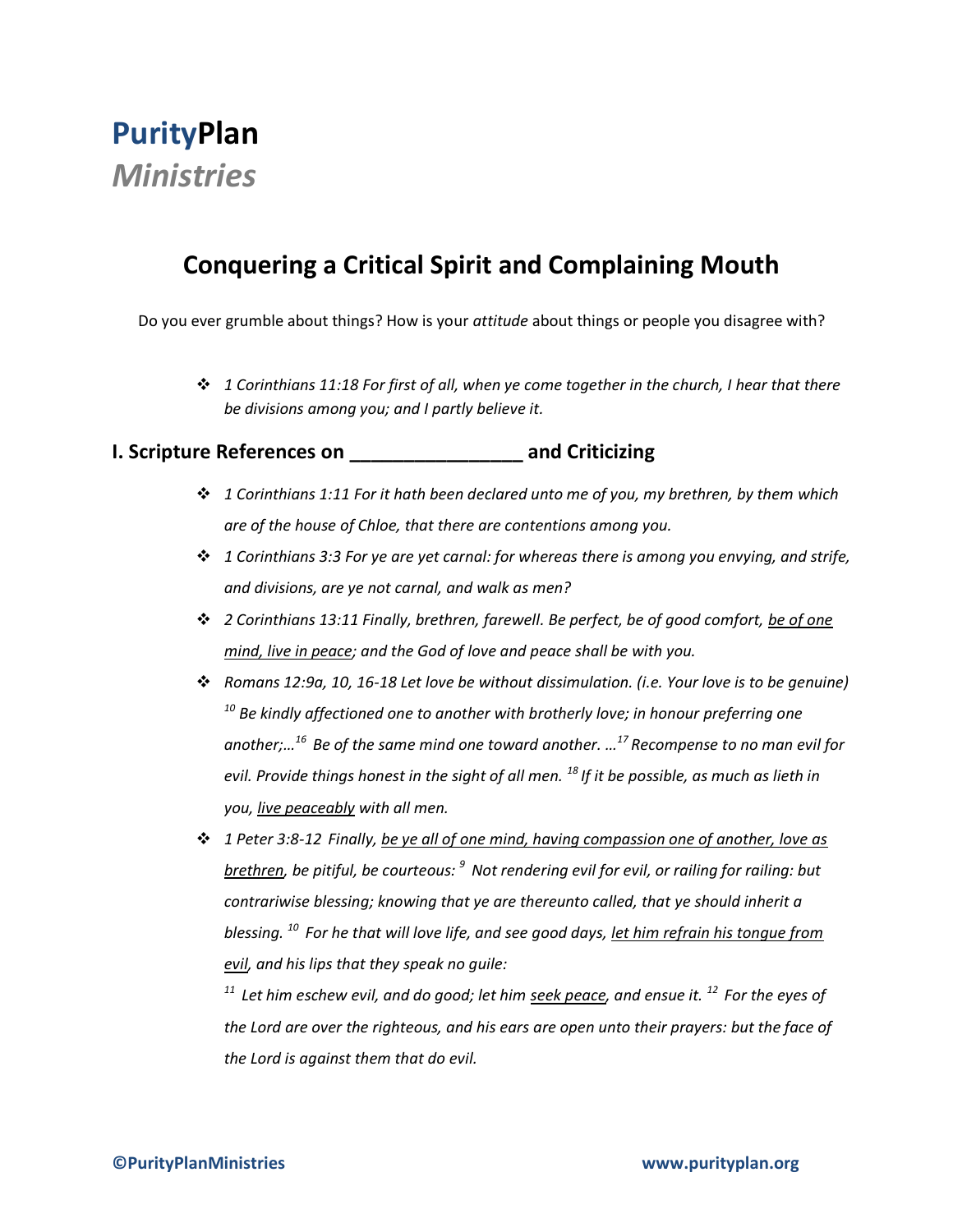- *2 Timothy 2:24 And the servant of the Lord must not strive; but be gentle unto all men, apt to teach, patient,*
- *James 4:11a Speak not evil one of another, brethren.*
- *James 5:9 Grudge not one against another, brethren, lest ye be condemned: behold, the judge standeth before the door.*
- *2 Corinthians 12:20 For I fear, lest, when I come, I shall not find you such as I would, and that I shall be found unto you such as ye would not: lest there be debates, envyings, wraths, strifes, backbitings, whisperings, swellings, tumults:*
- *Galatians 5:15 But if ye bite and devour one another, take heed that ye be not consumed one of another.*
- *Ephesians 4:29-31 Let no corrupt [worthless or rotten] communication proceed out of your mouth, but that which is good to the use of edifying, that it may minister grace unto the hearers. <sup>30</sup>And grieve not the holy Spirit of God, whereby ye are sealed unto the day of redemption. <sup>31</sup>Let all bitterness, and wrath, and anger, and clamour, and evil speaking, be put away from you, with all malice:*
- *Ephesians 4: 32 And be ye kind one to another, tenderhearted, forgiving one another, even as God for Christ's sake hath forgiven you.*
- *Philippians 2:14 Do all things without murmurings and disputings:*
- *Psalm 101:5 Whoso privily slandereth his neighbour, him will I cut off: him that hath an high look and a proud heart will not I suffer.*
- *1 Corinthians 13:13 And now abideth faith, hope, charity [Love], these three; but the greatest of these is [Love].*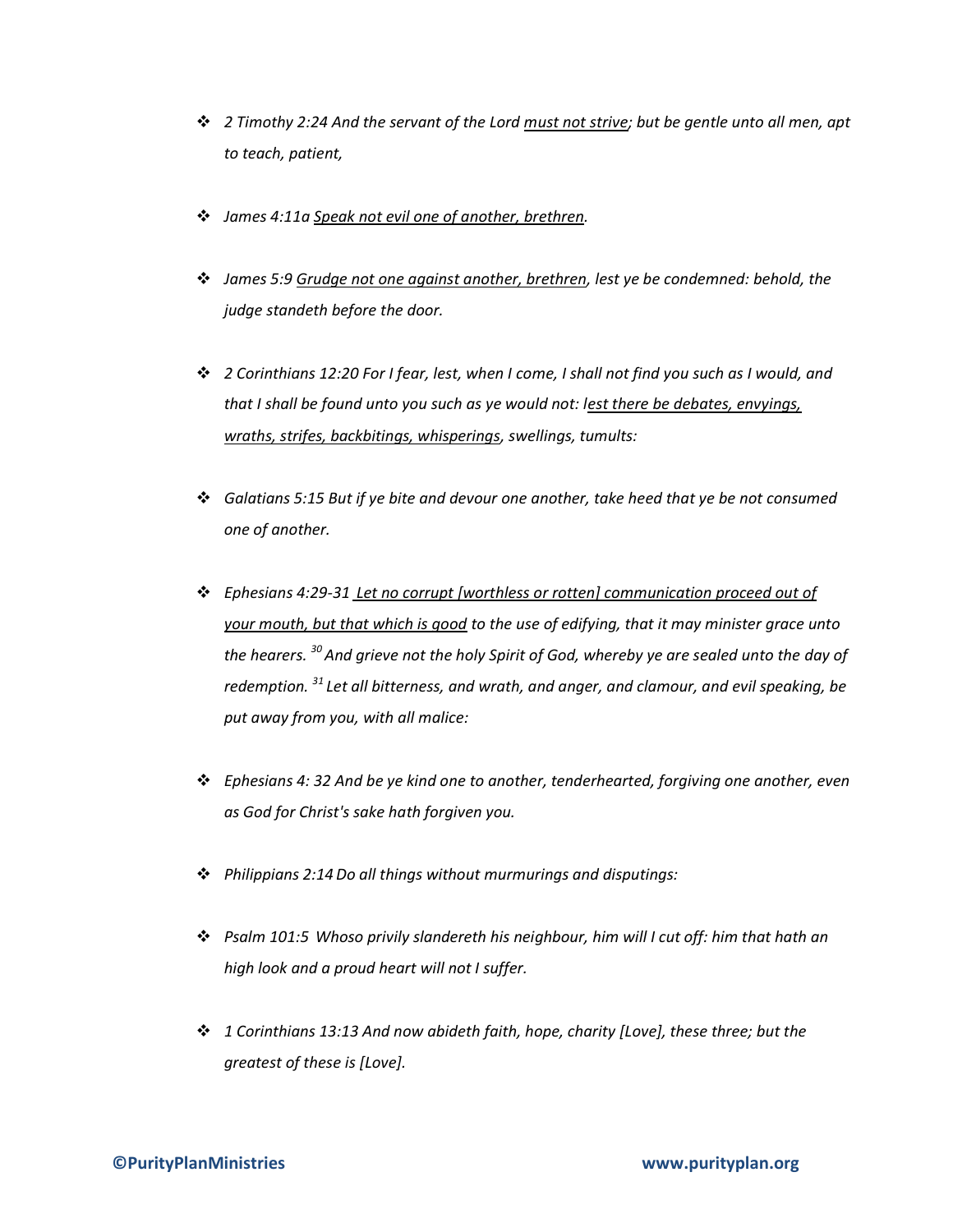## **II. Criticizing/Complaining can be a chronic \_\_\_\_\_\_\_\_\_\_\_\_\_\_ (as it was Israel's)**

### **III. Thoughts on \_\_\_\_\_\_\_\_\_\_\_\_\_ God**

- $\Rightarrow$  The person who doesn't know God well (and doesn't rely on Him), will struggle greatly with many problems
- $\Rightarrow$  The person who knows God well and relies on Him will come through problems victoriously

#### **IV. Triggers that prompt complaining**

- $\checkmark$  Some action that you see that is wrong, questionable, or unwise (biblically wrong perhaps)
- $\checkmark$  Something you don't understand it (it's not clear why someone did something and what was meant).
- $\checkmark$  Something you question the motive behind
- $\checkmark$  A decision (or action) that negatively impacts you or your family or someone/something that you care about
- $\checkmark$  Something is strange/weird/ perplexing in someone else's life

#### **V. Responses that delight the Lord**

A. \_\_\_\_\_\_\_\_\_\_\_\_\_\_\_\_\_\_\_ in the heart

- B. \_\_\_\_\_\_\_\_\_\_\_\_\_\_\_\_\_\_\_\_ (trust) in the Lord
- C. \_\_\_\_\_\_\_\_\_\_\_\_\_\_\_\_\_ (peace) in my spirit

#### **©PurityPlanMinistries www.purityplan.org**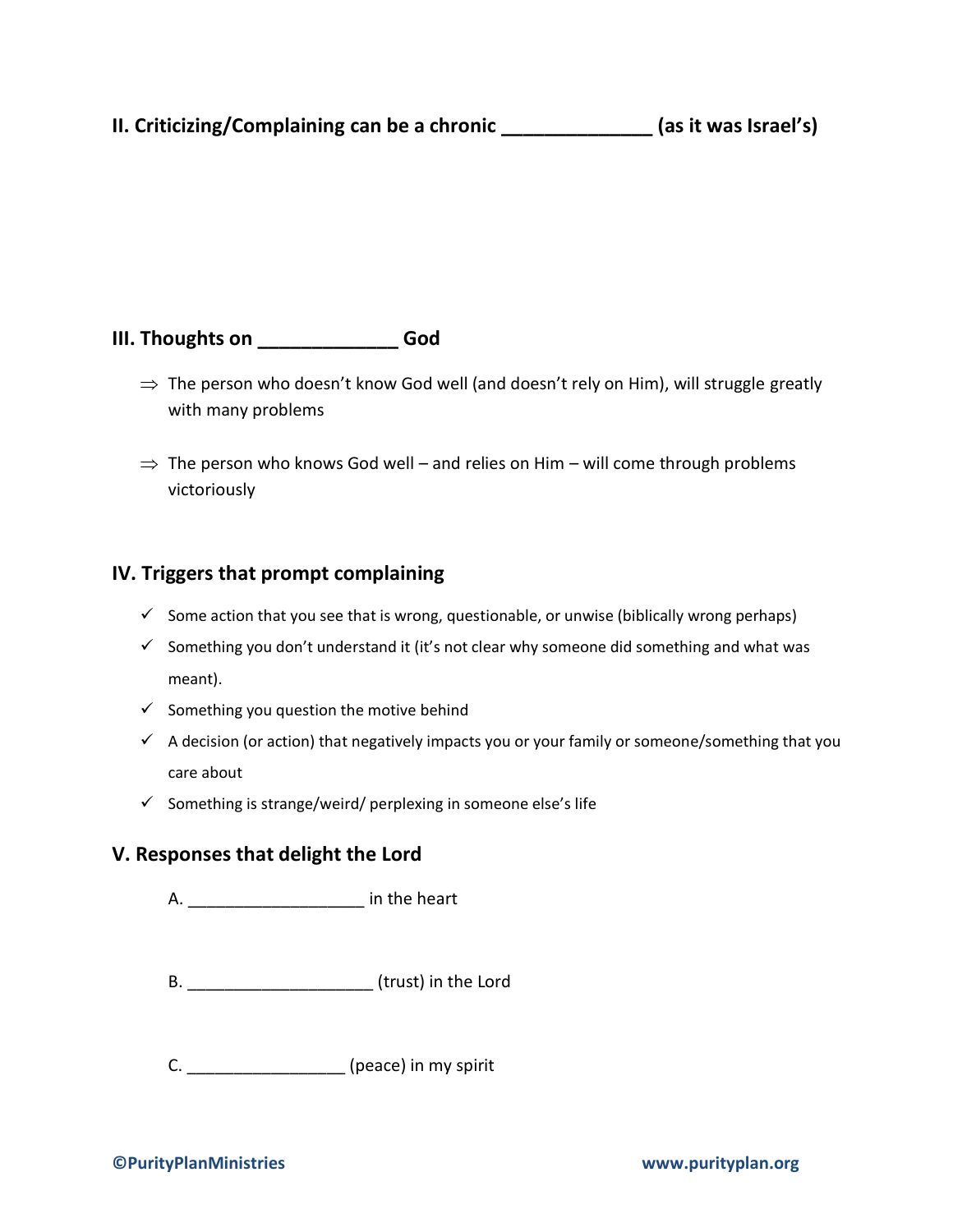#### **VI. Understanding God's Big Picture**

A. You will – in time - get through this \_\_\_\_\_\_\_\_\_\_ in God's will.

B. God *has* a resolution \_\_\_\_\_\_\_\_\_\_\_\_\_\_ in mind – whether it is in that person/situation, or in my spirit.

C. God is example a sequence of the you through it all (and even sending along goodness and mercy).

D. 3 Essentials *must* be in place for God's 
(Thanksgiving,

E. Getting out of alignment with Scripture will only \_\_\_\_\_\_\_\_\_\_\_\_\_ the process or blessing of God.

#### **VI. Victory over a Complaining, Critical Spirit**

A. You cannot continue \_\_\_\_\_\_\_\_\_\_\_\_\_\_\_\_\_\_\_\_, exasperated talking.

B. You must truly get the person or problem to the  $\blacksquare$ 

C. You have to confess and repent of any  $\frac{1}{2}$  \_\_\_\_\_\_\_\_\_\_\_\_\_\_\_\_\_\_\_\_\_\_\_.

D. You must get to the point of \_\_\_\_\_\_\_\_\_\_\_\_\_\_\_ by going to Christ.